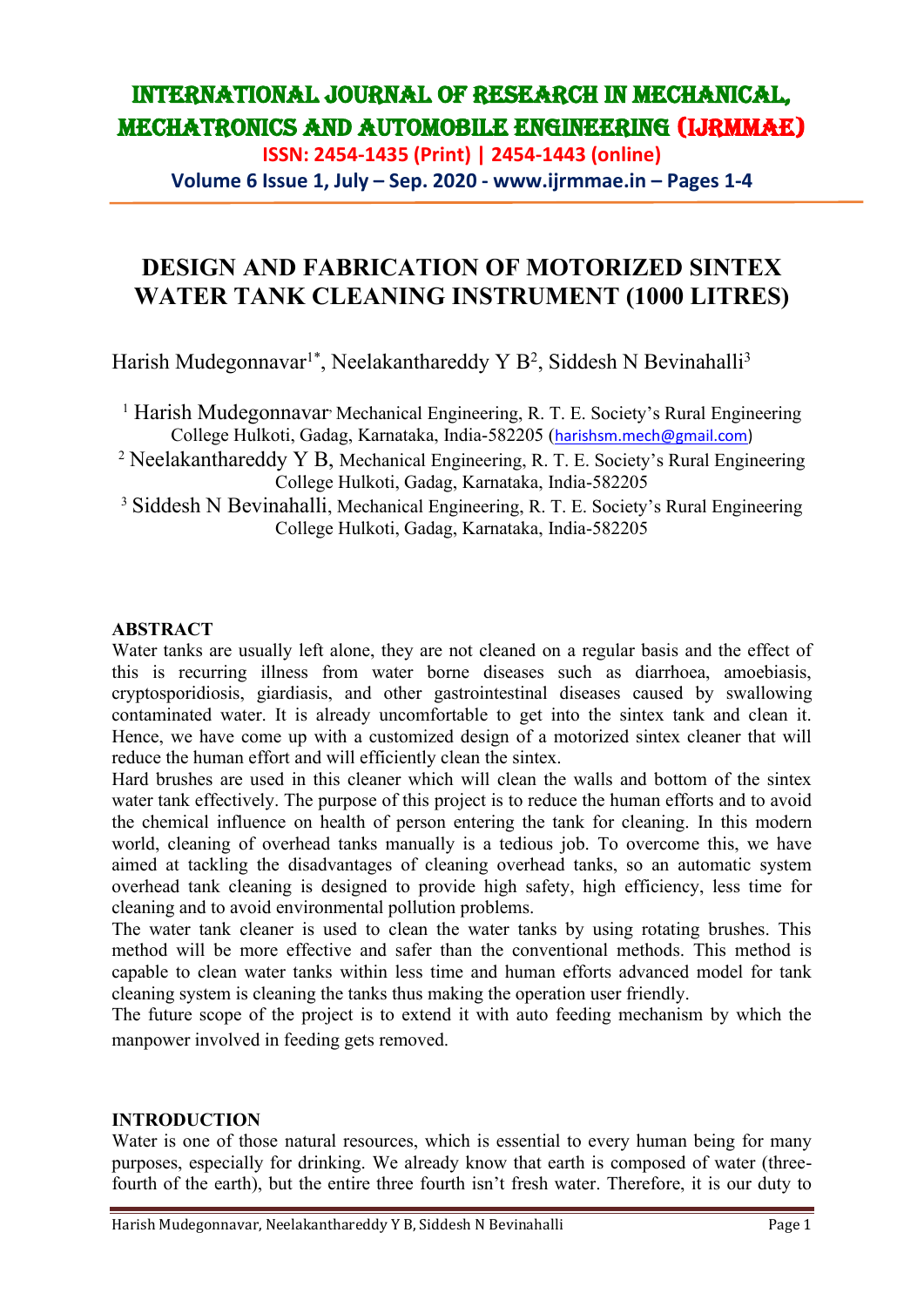**ISSN: 2454-1435 (Print) | 2454-1443 (online)**

### **Volume 6 Issue 1, July – Sep. 2020 - www.ijrmmae.in – Pages 1-4**

save water, keep the fresh water as fresher as possible, and to keep it free from water pollutants. The water that's pumped to our home is undoubtedly clean, but is the place where it gets stored clean as well? Yes, we are talking about the overhead water tanks. The health of your water largely depends on how clean your water tank is. Hence, cleaning overhead water tank is very necessary.

Every day we use the tank water for brushing and bathing, for cleaning and moping, for washing clothes and in other household chores. With the passage of time, sediments scale and algae get deposited on the walls, ceiling, and floor of the water tank. This can eventually clog pipes. Hence water tank cleaning is very important. Manual Cleaning water tank method is the traditional method of cleaning the water tank where a labour would get into tank and scrub the wall. The water tank can also be cleaned by using chemicals to remove the dirt and sediments. The chemicals used may affect the human health. Pressurized water can be sprayed on the walls of the tank which will remove the dirt from the tank surface.

These methods are time consuming and require more efforts for cleaning. Tank cleaning is extremely hazardous activity. When working in confined space personnel are exposed to several hazards that in some cases have led to injury or even death. There is various definition of a 'confined space' through are consistently applied. "a place which does not have benefit of natural ventilation" and, "a place which difficult to enter therefore present hindrance to rapid escape in case of an emergency." Cleaning overhead water tank on your own may be difficult because you need different types of tools, equipment and most importantly the time. But overhead water tank cleaning is important too and it must be cleaned at least once or twice a year.

#### **METHODOLOGY**

This is a design for machine that can clean the overhead storage tank within several minutes effectively. It consists of a frame made of mild steel which sits on top of the tank neck concentrically, a support rib is made at the centre of the frame, a vertical slot in the block is made in which the rack is made to translate in vertical direction (y-axis).

A brush holder is fitted at the bottom portion of the rack where two brushes are mounted on its lateral surface and a custom-made flexible brush is fixed directly below the holder. This brush is made from materials like sponge, foam, and bristle sheet. A small motor is also mounted at end of rack where a spur gear set is used to rotate the brushes which will clean the walls of the tank.

The rack and the brush holder are connected through a joint. This joint has two bearing which are used to impart smooth rotational motion, both of the parts are held at the joint with a key at each end refer fig.3.1.

The whole rotating mechanism is made to go down steadily using the rack and pinion arrangement. And once it reaches the bottom of the tank it cleans the bottom part in 5-10 rotations. At the end a suction pipe is used to suck out all the muddy water that is present at the bottom of the tank.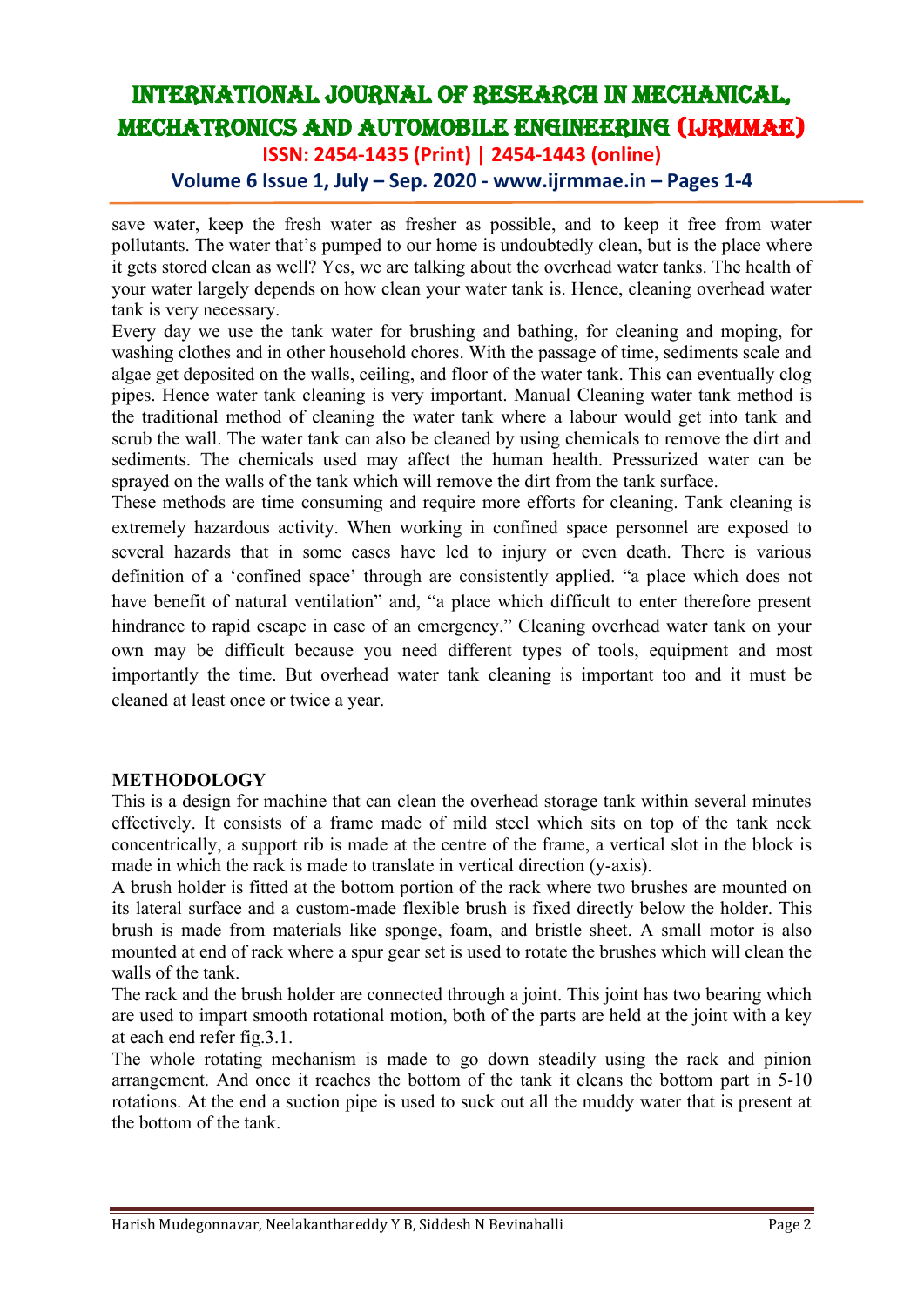**ISSN: 2454-1435 (Print) | 2454-1443 (online) Volume 6 Issue 1, July – Sep. 2020 - www.ijrmmae.in – Pages 1-4**



Figure: - joint

**DESIGN** Assembled view of the machine



Fig. : Assembled view of the machine

### **APPLICATIONS**

The machine developed here is for a specific task i.e. to clean a 1000 liters water tank.